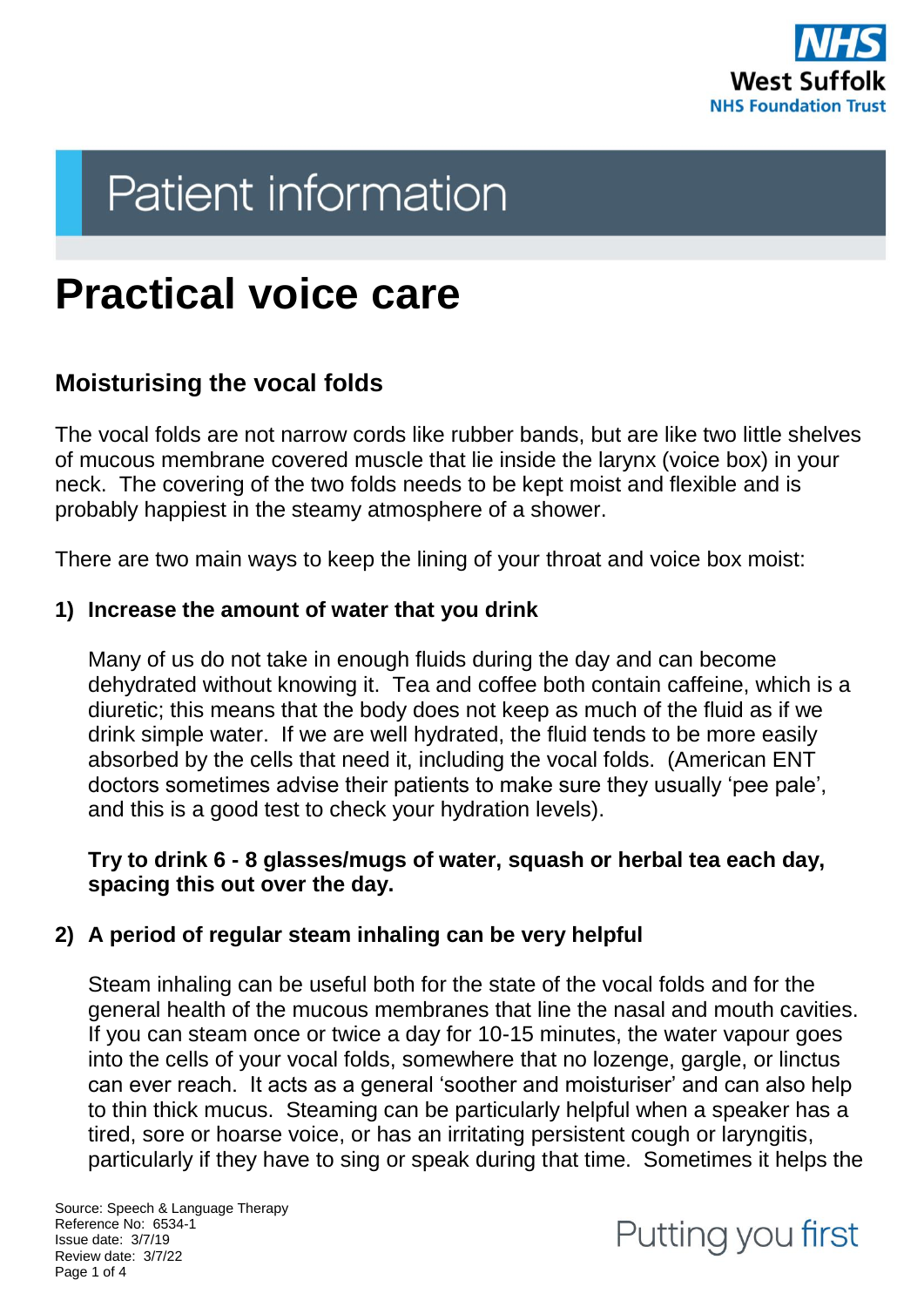vocal folds recover when a voice problem continues even after a cold 'bug' disappears. It is useful as a 'night-time moisturiser' after you have been out in a noisy or smoky environment, or heavily used your voice, particularly if you have a cold or cough. Used before bed, it can soothe and help restore the moisture balance of the vocal folds.

Steam inhaling is beneficial because:

- It helps to 'plump up' the cells of strained vocal folds and increases their flexibility and healing.
- It puts moisture into the whole throat area. After a cold or cough the lining of the vocal tract can be quite dry which can add to vocal strain, or perpetuate a cough.
- Extra moisture encourages relaxation of any excess tension and can be soothing after heavy voice use.
- If extra moisture is put in, the cells of the mucous membranes do not have to produce so much lubrication, so the mucus produced by the cells just above the larynx may get less. If there is already thick phlegm, steam inhaling can help thin this sticky mucus.
- It can help release the very 'stuffed-up nose' feeling that happens with so many colds.
- If used after a steroid based asthma inhaler, steaming can help move any particles of inhalant away from the vocal folds and further down the airways.

#### **How to steam inhale?**

You can buy an inexpensive (less than £10) steam-inhaling mug from most large chemists. They can also be found through an internet search, enter the words 'steam inhaler'.

Using a mug enables you to watch TV or read as you inhale, which is much easier than the "head over a basin with towel" method, which can be hot, claustrophobic and boring.

**Use ordinary water, just-boiled from the kettle.** (Only if you have a cold or throat infection, try 2-3 drops of Olbas® oil or tea tree oil in each inhalation as a decongestant.)

**Breathe normally, through the nose or mouth, for 10-15 minutes. Refill the mug with just boiled water 2-3 times** as it will inevitably cool and lose the steam.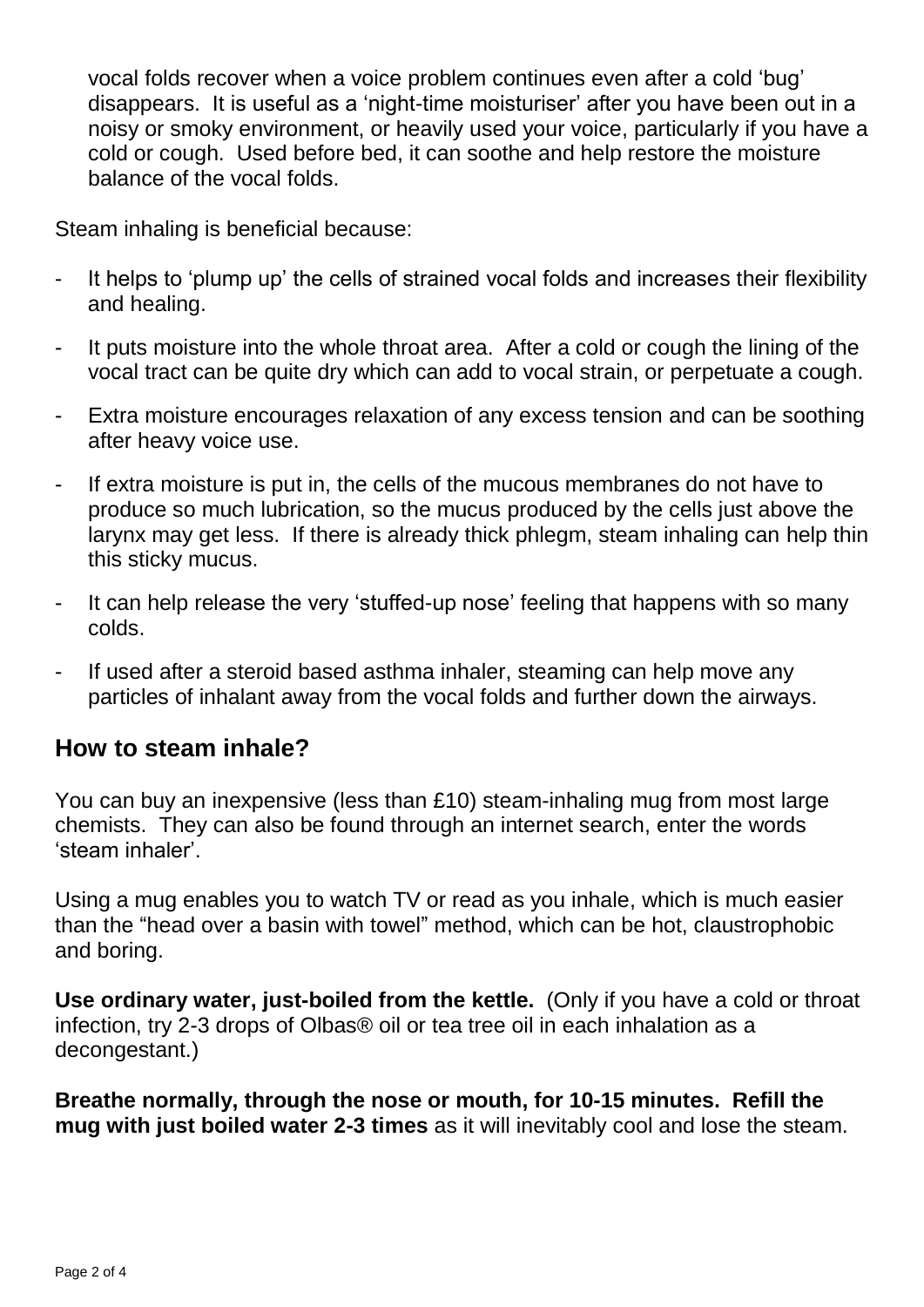Some people choose to buy an **electrical steam inhaler.** These pump out a steady stream of temperature controlled water vapour and are particularly useful for performers eg an electric **Visiq Facial Steamer**® (approx. £14.99) which supplies both facial sauna and separate steaming container. It is obviously less portable than the plastic mug.

#### **NB you will be handling just boiled very hot water; so be extremely careful and never tip the inhaler container**

Moisturising the vocal folds makes sense when we realise just how hard they work when we talk.

## **The hard-and-fast working vocal folds**

People vary as to how much they speak during a day eg work demands, social life and personality are just some of the influencing factors. But let's imagine someone might speak for around 5 hours (18,000 seconds) per day and look at some figures this amount of talking can generate:

If a **woman** has a middle range average spoken pitch, her vocal folds will be vibrating at a rate of around 220 times each second. That means her vocal folds will be opening and closing at least **4,140,000 times in one day**. Over a year that's 1511,100,000 vibrations!

For a **man** with a reasonably low average spoken pitch, the vocal folds may be vibrating at a rate of around 100 times each second. That means that his vocal folds will be opening and closing at least **1,800,000 times in a day**. That's 657,000,000 times in a year!

So the way in which we produce our voices, the tension settings of the muscles and the pressure we put on the vocal folds, will have a huge effect on the sound, the stamina and the general health of our voices. If we speak with too much throat constriction, a tightly pulled back tongue, a clenched jaw or thick, stiff vocal folds, it is likely that these patterns will have an effect on the way our throat feels and how our voice works and on the health of our vocal folds themselves. After a cold or cough the folds may be swollen and that often means we strain to produce voice; hydration steps are very important at such times.

### **Care of the voice muscles**

Voice therapy, with a qualified speech and language therapist can help you to use your posture, breath and muscles in a more efficient and skilled way for better function.